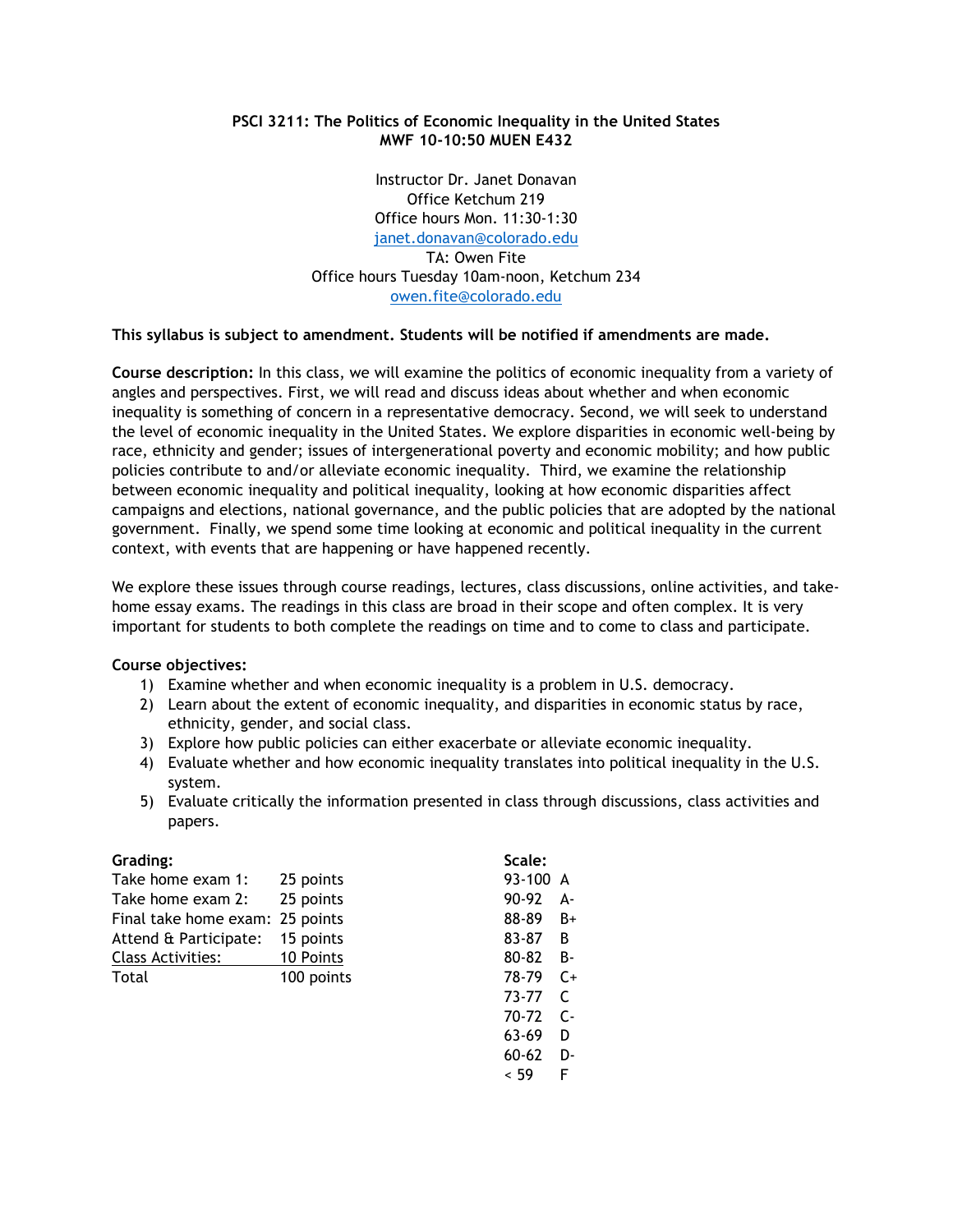## **Required Texts:**

Dahl, Robert A. 2001. *How Democratic is the American Constitution?* New Haven: Yale University Press.

- Duncan, Cynthia M. 2015. *Worlds Apart: Poverty and Politics in Rural America.* New Haven: Yale University Press.
- Gilens, Martin. Affluence and influence: Economic inequality and political power in America. Princeton University Press, 2012.
- Iverson, Torben and Frances Rosenbluth. (2011). "Women, Work and Politics: The Political Economy of Gender Inequality." New Haven: Yale.
- Jacobs, Lawrence R., Skocpol, Theda. (2005). Inequality in American Democracy: What We Know and What We Need to Learn. Russell Sage Foundation: New York.
- Sen, Amartya. 1992. *Inequality Reexamined (*Cambridge: Harvard University Press.

# **Electronic readings (in addition to required texts) on Canvas:**

- Hacker, Jacob S. and Pierson, Paul. (2010). "Winner-Take-All Politics: Public Policy, Political Organization, and the Precipitous Rise of Top Incomes in the United States." Politics & Society 38(2): 152-204.
- Massey, Douglas S. (1990). "American Apartheid: Segregation and the Making of the Underclass." American Journal of Sociology 96(2): 329-357.

Additional readings will be added to Canvas and to the electronic syllabus

# **Course requirements:**

**Take home exams:** Students are required to write three 6-8 page, double-spaced, take home exams over the course of the semester. Students will be given a question in class and will have several days to write an exam answering that question, using the readings from the course and any additional readings the student would like to bring in. Sources must be properly cited and exams must include a bibliography (not included in the page total). The question assigned for exams 1 and 2 will be given out three days before the day the paper is due, and we will not have a course meeting on the due date. The question assigned on the final paper will be distributed during week 14 of the semester and is due during (or before) the end of our scheduled final exam time. All exams are due on Canvas. Each exam is valued at 25% of the course grade, and each exam is required to be completed to receive a passing grade in the class. Late exams will be penalized at 1 point per day. Extensions will be given only in cases of documented medical or family emergencies, and must be provided in advance if at all possible. More information on the exams will be provided later in the semester.

**Activities:** We will have several in-class and/or online activities over the course of the semester focused on applying the ideas from the course to current events that are occurring. More specific details will be given on each activity closer to the time they occur. Please see the course schedule for the activity dates. Activities are valued at a total of 10 points. Make-ups on activities will only be granted in cases of documented medical or family emergencies.

**Attendance & Participation**: This class relies on prepared students engaging in discussions on the material to be successful. Therefore, attendance and participation are valued at 15 points of the total grade, or 1 point per week of the semester. Students may miss two classes without excuse or penalty. Any absences beyond that require documentation and are excused at the discretion of the instructor.

## **Course policies:**

**Course communications:** Email is the official mode of communication for the University of Colorado at Boulder. Students are required to regularly check their @colorado.edu email (at least every 48 hours)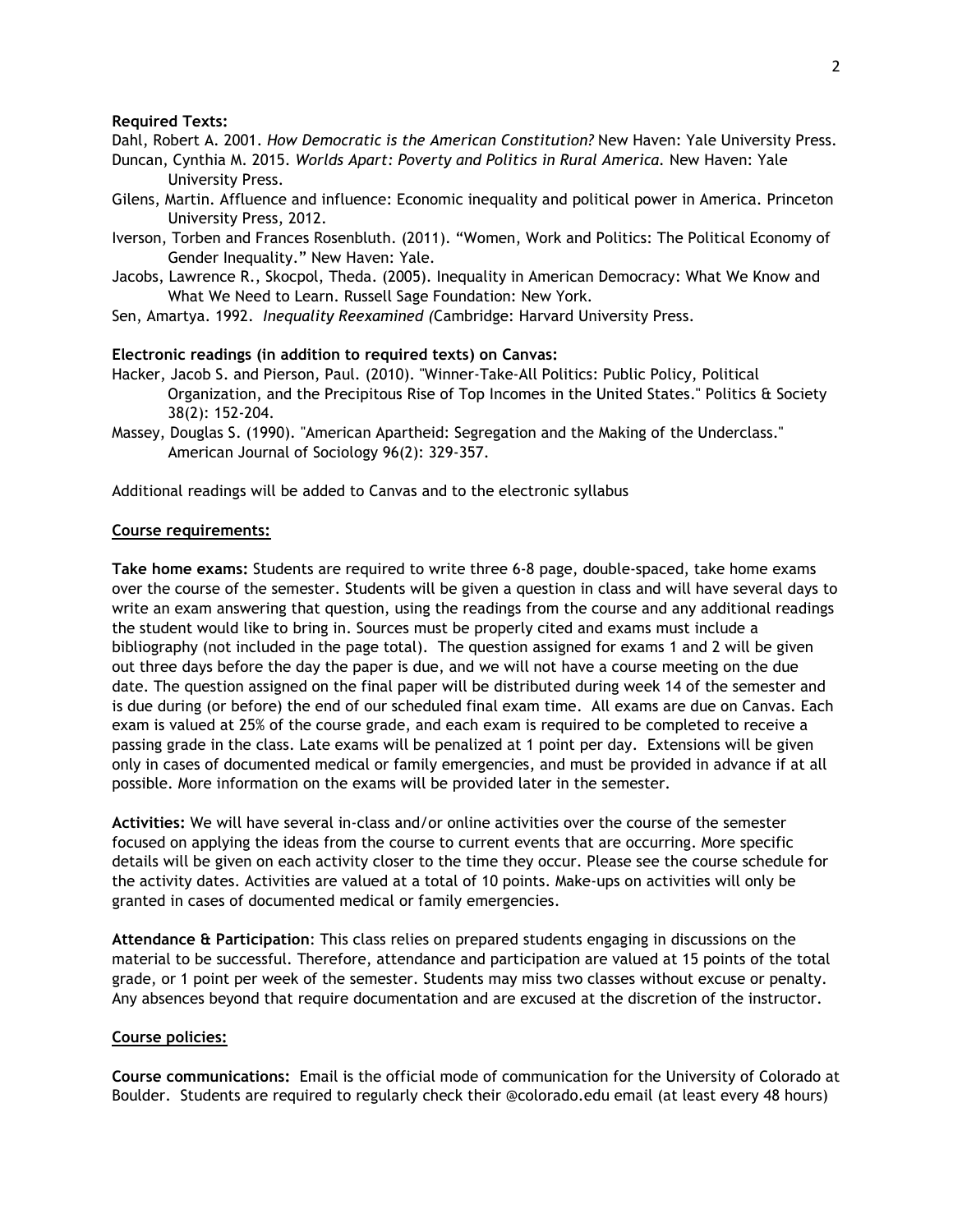for updates regarding the course. Students are responsible for receiving any messages sent by the instructor to the class email list, or individually to the student. Students are responsible for ensuring that any email sent by the student to the instructor is received. In addition, students are responsible for checking the Canvas site for the course regularly, and for completing any assignments on Canvas on time.

**Contacting the Instructor:** Please feel free to contact me with questions about the course. The best ways to reach me are to come by office hours, or to email. You may also call my office phone, but that is a less efficient means of reaching me. I always answer email within 48 hours, so if you do not receive a reply, that means I did not get your email and you should try to contact me again. When addressing me, please address me in person or in email as Janet, Dr. Donavan or Professor Donavan.

**Course Etiquette:** Students are expected to come to class on time and stay the entire time. If it is necessary to come late or leave early, please let me know in advance. If your schedule does not permit you to be on time and in class on a regular basis, please take another course. Students are expected to be respectful of each other and of the instructor; lively debate is encouraged, but personal attacks are prohibited. These guidelines should be obvious, and they will help to make the course a more enjoyable experience for all. For more information on University requirements regarding classroom behavior please see<http://www.colorado.edu/policies/classbehavior.html>and at [http://www.colorado.edu/studentaffairs/judicialaffairs/code.html#student\\_code.](http://www.colorado.edu/studentaffairs/judicialaffairs/code.html#student_code)

**Electronic Devices:** Electronic devices may be used in class for class purposes only. Phones must be put away during class. The use of electronic devices for non-class purposes causes serious disruption in class and affects the learning of other students. Students found using electronic devices for non-class purposes may be prohibited from using them in the future. If device use becomes a problem, devices may be prohibited from class. Students are not permitted to record audio or video within the classroom or during office hours for any reason.

### SYLLABUS STATEMENTS

#### ACCOMMODATION FOR DISABILITIES

If you qualify for accommodations because of a disability, please submit your accommodation letter from Disability Services to your faculty member in a timely manner so that your needs can be addressed. Disability Services determines accommodations based on documented disabilities in the academic environment. Information on requesting accommodations is located on the [Disability](http://www.colorado.edu/disabilityservices/students)  [Services website.](http://www.colorado.edu/disabilityservices/students) Contact Disability Services at 303-492-8671 or [dsinfo@colorado.edu](mailto:dsinfo@colorado.edu) for further assistance. If you have a temporary medical condition or injury, see [Temporary Medical Conditions](http://www.colorado.edu/disabilityservices/students/temporary-medical-conditions) under the Students tab on the Disability Services website.

#### CLASSROOM BEHAVIOR

Students and faculty each have responsibility for maintaining an appropriate learning environment. Those who fail to adhere to such behavioral standards may be subject to discipline. Professional courtesy and sensitivity are especially important with respect to individuals and topics dealing with race, color, national origin, sex, pregnancy, age, disability, creed, religion, sexual orientation, gender identity, gender expression, veteran status, political affiliation or political philosophy. Class rosters are provided to the instructor with the student's legal name. I will gladly honor your request to address you by an alternate name or gender pronoun. Please advise me of this preference early in the semester so that I may make appropriate changes to my records. For more information, see the policies on [classroom behavior](http://www.colorado.edu/policies/student-classroom-and-course-related-behavior) and the [Student Code of Conduct.](http://www.colorado.edu/osccr/)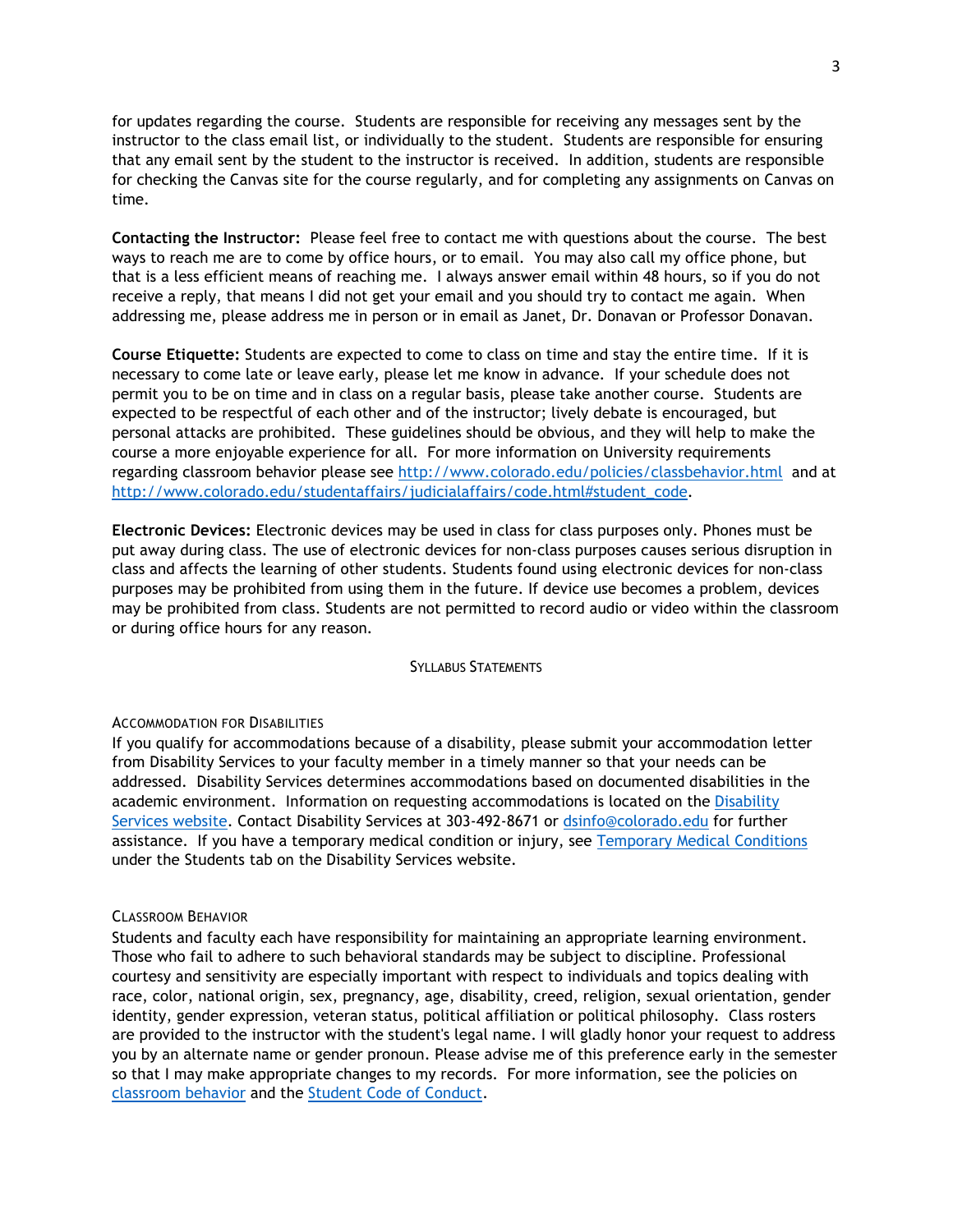## HONOR CODE

All students enrolled in a University of Colorado Boulder course are responsible for knowing and adhering to the Honor Code. Violations of the policy may include: plagiarism, cheating, fabrication, lying, bribery, threat, unauthorized access to academic materials, clicker fraud, submitting the same or similar work in more than one course without permission from all course instructors involved, and aiding academic dishonesty. All incidents of academic misconduct will be reported to the Honor Code [\(honor@colorado.edu\)](mailto:honor@colorado.edu); 303-492-5550). Students who are found responsible for violating the academic integrity policy will be subject to nonacademic sanctions from the Honor Code as well as academic sanctions from the faculty member. Additional information regarding the Honor Code academic integrity policy can be found at the [Honor Code Office website.](https://www.colorado.edu/osccr/honor-code)

#### SEXUAL MISCONDUCT, DISCRIMINATION, HARASSMENT AND/OR RELATED RETALIATION

The University of Colorado Boulder (CU Boulder) is committed to fostering a positive and welcoming learning, working, and living environment. CU Boulder will not tolerate acts of sexual misconduct intimate partner abuse (including dating or domestic violence), stalking, protected-class discrimination or harassment by members of our community. Individuals who believe they have been subject to misconduct or retaliatory actions for reporting a concern should contact the Office of Institutional Equity and Compliance (OIEC) at 303-492-2127 or cureport@colorado.edu. Information about the OIEC, university policies, [anonymous reporting,](https://cuboulder.qualtrics.com/jfe/form/SV_0PnqVK4kkIJIZnf) and the campus resources can be found on the [OIEC website.](http://www.colorado.edu/institutionalequity/)

Please know that faculty and instructors have a responsibility to inform OIEC when made aware of incidents of sexual misconduct, discrimination, harassment and/or related retaliation, to ensure that individuals impacted receive information about options for reporting and support resources.

# RELIGIOUS HOLIDAYS

Campus policy regarding religious observances requires that faculty make every effort to deal reasonably and fairly with all students who, because of religious obligations, have conflicts with scheduled exams, assignments or required attendance. In this class, students must notify the instructor within the first two weeks of class if a religious observance requires missing a scheduled exam, due date, or activity. To receive an excused absence, please notify the instructor at least one week in advance.

See the [campus policy regarding religious observances](http://www.colorado.edu/policies/observance-religious-holidays-and-absences-classes-andor-exams) for full details.

An accessible, online link to the university policies is available here: <https://www.colorado.edu/academicaffairs/policies-customs-guidelines/required-syllabus-statements>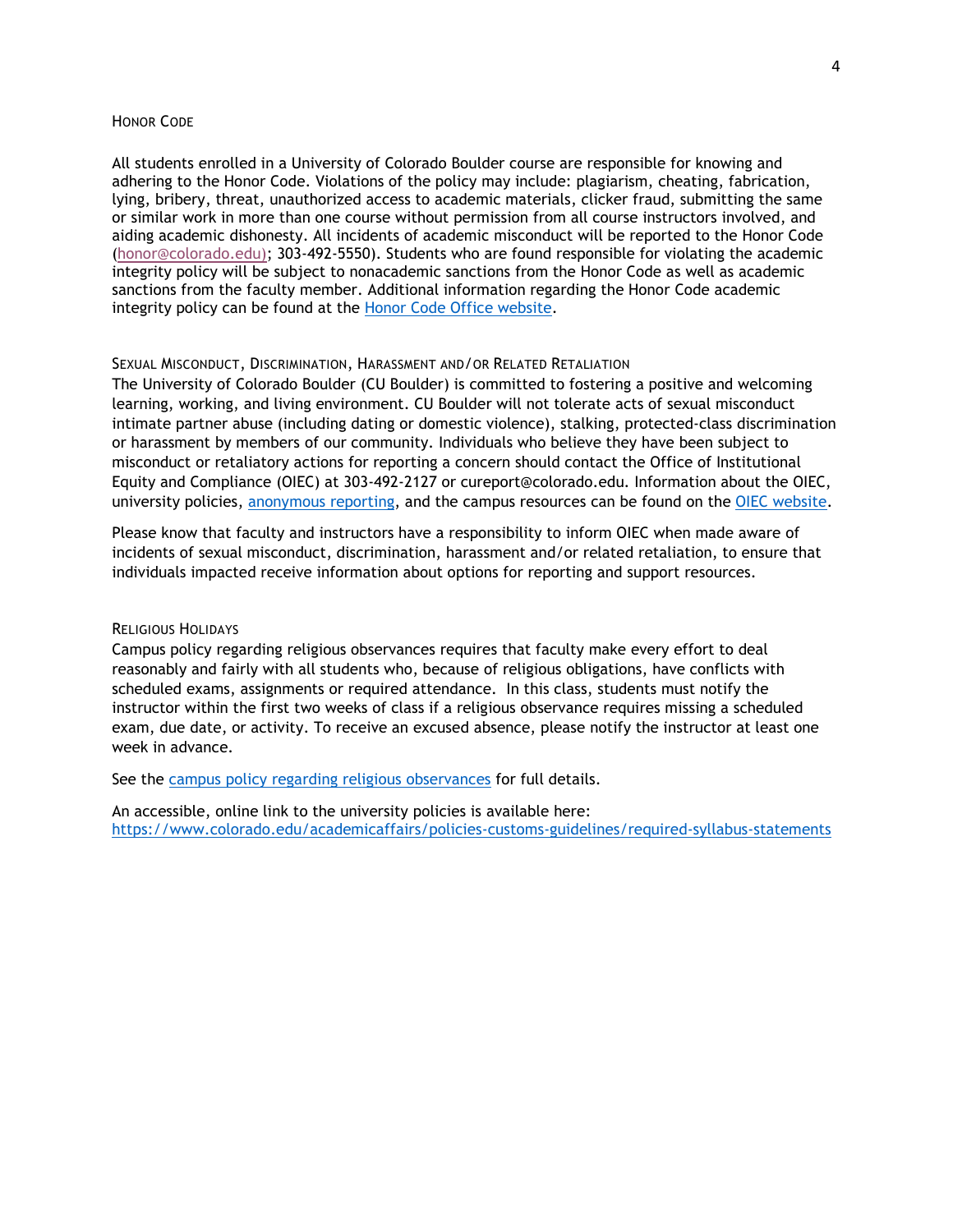**Reading schedule (all readings are to be completed before class on the date assigned):**

| Week 1: August 26-30<br>Mon: Introduction to the course, syllabus<br>Section 1: What is inequality? What roles does inequality play in a democracy?<br>Weds: Brainstorming about inequality activity<br>Fri: Inequality and democratic theory in comparative perspective, group activity in class<br>Readings: Sen, chapters 1-4                                                                                                                                       |
|------------------------------------------------------------------------------------------------------------------------------------------------------------------------------------------------------------------------------------------------------------------------------------------------------------------------------------------------------------------------------------------------------------------------------------------------------------------------|
| Week 2: September 2-6                                                                                                                                                                                                                                                                                                                                                                                                                                                  |
| Mon: LABOR DAY, NO CLASS<br>Weds: Inequality and democratic theory in comparative perspective (cont.)<br>Readings: Sen, chapter 5-8<br>Fri: Inequality and democratic theory in comparative perspective (cont.)<br>Readings: Sen, chapter 9                                                                                                                                                                                                                            |
| Week 3: September 9-13<br>Mon: Inequality and democratic theory: The US Constitution<br>Readings: Dahl, chapters 1-4; First paper topic distributed<br>Weds: Inequality and democratic theory: The US Constitution<br>Readings: Dahl, chapters 5-8<br>Fri: Activity: Thinking about the role of inequality in American democracy<br>More information TBA, valued at 2 points                                                                                           |
| Week 4: September 16-20<br>Mon: No class meeting, midterm exam one due by 8pm on Canvas<br>Section 2: How much economic inequality is there in the United States? What roles do governmental<br>policies play in creating and alleviating economic inequality?<br>Weds: Examining the numbers and brainstorming what we know about economic inequality<br>Fri: Race and economic inequality<br>Readings: Massey reading on Canvas, additional readings may be assigned |
| Week 5: September 23-27<br>Mon: Race and economic inequality (cont.)<br>Readings: TBA on Canvas<br>Weds: Gender and economic inequality<br>Readings: Iverson & Rosenbluth, chapters 1-2<br>Fri: Gender and economic inequality (cont.)<br>Readings: Iverson & Rosenbluth, chapters 3-4                                                                                                                                                                                 |
| Week 6: September 30-October 4<br>Mon: Gender & economic inequality (cont.)<br>Readings: Iverson & Rosenbluth, chapters 5-7<br>Weds: Intergenerational poverty and public policy<br>Readings: Duncan, forwards, preface and chapter 1<br>Fri: Intergenerational poverty and public policy (cont.)<br>Readings: Duncan, chapter 2                                                                                                                                       |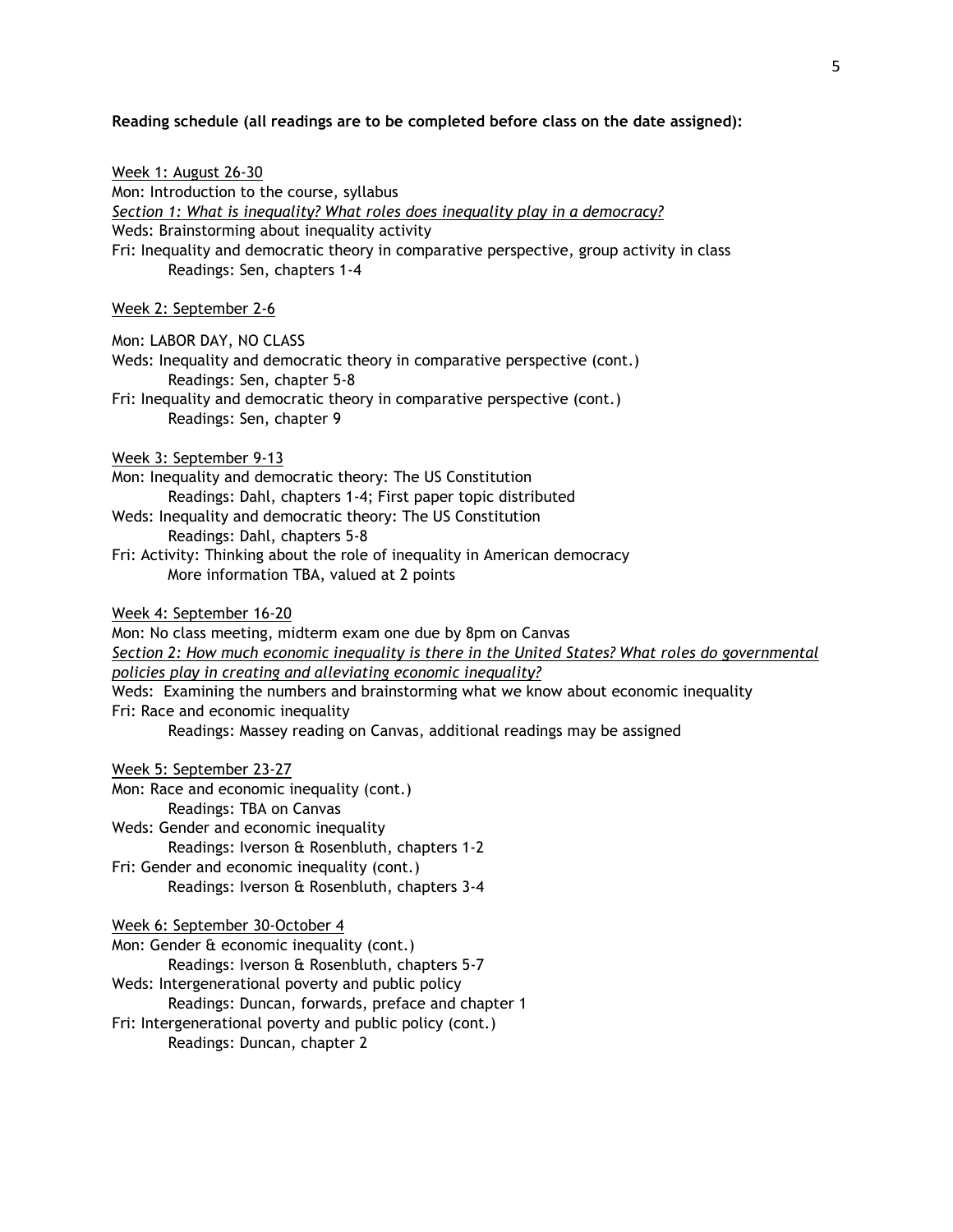Week 7: October 7-11 Mon: Intergenerational poverty and public policy (cont.) Readings: Duncan, chapter 3; Second paper topic distributed Weds: Intergenerational poverty and public policy (cont.) Readings: Duncan, chapter 4 Fri: Activity: Identifying public policies that contribute to inequality More information TBA, valued at 2 points Week 8: October 14-18 Mon: No class meeting, paper two due by 8pm on Canvas *Section 3: What are the relationships between economic and political equality/inequality?* Weds: Inequality and democracy Readings: Jacobs & Skocpol, chapters 1 Friday: Inequality and democracy (cont.) Readings: Jacobs & Skocpol, chapter 2 Week 9: October 21-25 Mon: Inequality and democracy (cont.) Readings: Jacobs & Skocpol, chapter 3 Weds: Inequality and democracy (cont.) Readings: Jacobs & Skocpol, chapter 4 Fri: Inequality and democracy (cont.) Readings: Jacobs & Skocpol, chapter 5 Week 10: October 28-November 1 Mon: Inequality and civic participation Readings: Needs attention Weds: Wealth and political organization Readings: Needs attention Fri: Activity on Canvas: Finding & sharing sources about current issues related to inequality in the US More information TBA, valued at 2 points (no class meeting) Week 11: November 4-8 Mon: in-class activity: Finding & sharing sources about current issues related to inequality in the US More information TBA, valued at 2 points Weds: Economic inequality & political power Readings: Gilens, chapters 1-2 Fri: Economic inequality & political power Readings: Gilens, chapters 3-4 Week 12: November 11-15 Mon: Economic inequality & political power Readings: Gilens, chapters 5-6 Weds: Economic inequality & political power

Readings: Gilens, chapters 7-8

Fri: Drawing conclusions: what do we know and what don't we know about inequality?